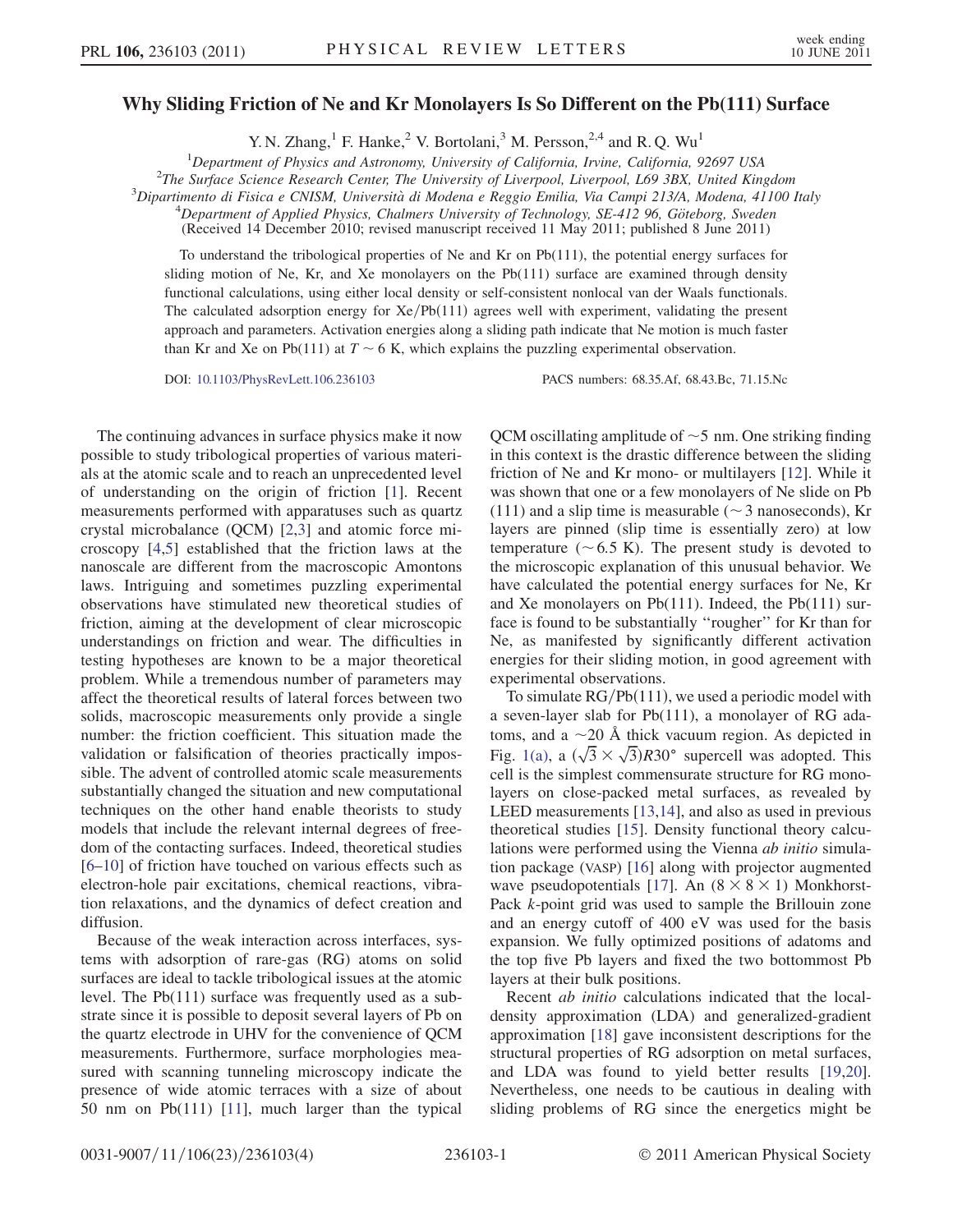

<span id="page-1-0"></span>FIG. 1 (color online). Panels (a) and (b) are top and side views of the atomic model adopted in the present calculations. The of the atomic model adopted in the present calculations. The parallelogram and rectangle in (a) show the  $\sqrt{3} \times \sqrt{3}$  unit cell, and the ''mapping'' region displayed in panel (c), respectively. The large, medium, and small spheres are for the surface, subsurface, and third layer Pb atoms and notations  $d_{\text{RG-Pb}(111)}$ and  $\Delta_z$  are marked in for the convenience of discussions. Panels (c) and (d) show results for  $Ne/Pb(111)$  using LDA: contours of  $E_{ad}$  and changes of  $E_{ad}$  along the path hcp  $\rightarrow$  $bridge \rightarrow fcc$ , respectively.

affected by the van der Waals (vdW) interactions that are missing in traditional density functional calculations [\[21–](#page-3-17)[23\]](#page-3-18). In the present studies, we first treated the exchange-correlation effect at the level of LDA and, furthermore, investigated the influence of vdW interactions using the nonlocal energy functional (vdW-DF) proposed by Langreth and Lundqvist [[24](#page-3-19)] as implemented selfconsistently in VASP by Klimeš, Bowler, and Michaelides [\[25\]](#page-3-20). As an exchange term, we used the OPTB86B version [\[25\]](#page-3-20), which gives a lattice constant of  $4.98 \text{ Å}$  for the bulk Pb, in close agreement with experiments, when including the 5d shell of Pb as valence electrons in the projector augmented wave. As a benchmark for the studies of energetics, the calculated adsorption energy [defined as  $E_{\text{ad}} = E_{\text{tot}} - E_{\text{Pb}(111)} - E_{\text{RG-ML}}$  where  $E_{\text{tot}}$ ,  $E_{\text{Pb}(111)}$ , and  $E_{\text{RG-ML}}$  are total energies of RG/Pb(111), Pb(111), and the isolated RG monolayer, respectively] of  $Xe/Pb(111)$  is 172.6 meV, close to the experimental value,  $191 \pm 10$  meV [\[26\]](#page-3-21).

Although friction depends on the effective dissipation of kinetic energies of atoms, the simplest picture would connect the sliding friction to the hopping probability of adatoms between adjacent stable and metastable sites. To quantitatively describe the ''roughness'' of Pb(111) toward the sliding motion of RG adatoms, we sampled the toward the sliding motion of RG adatoms, we sampled the  $\sqrt{3} \times \sqrt{3}$  supercell with about 40 mesh points in the real space, and calculated the position dependence of  $E_{ad}$ . These data were used to construct potential energy

<span id="page-1-1"></span>TABLE I. The adsorption energy,  $E_{ad}$  (meV), and interlayer distance,  $d_{\text{RG-Pb}(111)}$  (A), for symmetric structures of Ne/Pb(111) and  $Kr/Pb(111)$ , obtained through LDA and vdW-DF (OPTB86B exchange) calculations. The activation energy,  $E_a$  (meV), is also given for RG sliding motion.

|                                                 | Ne         |         | Kr      |          |
|-------------------------------------------------|------------|---------|---------|----------|
|                                                 | <b>LDA</b> | vdW-DF  | LDA     | vdW-DF   |
| $E_{\rm ad}^{\rm atop}$                         | $-36.3$    | $-46.8$ | $-82.1$ | $-125.1$ |
| $E_{\rm ad}^{\rm fcc}$                          | $-42.7$    | $-51.3$ | $-95.0$ | $-133.9$ |
| $E_{\rm ad}^{\rm hcp}$                          | $-44.1$    | $-51.6$ | $-97.0$ | $-134.9$ |
| $d_{\text{RG-Pb}(111)}^{\text{atop}}$           | 3.3        | 3.8     | 3.7     | 3.9      |
| $d_{\text{RG-Pb}(111)}^{\text{hcp},\text{fcc}}$ | 3.0        | 3.5     | 3.5     | 3.8      |
| $E_a$                                           | 2.1        | 0.7     | 3.8     | 2.5      |

surfaces, as displayed in Fig. [1\(c\)](#page-1-0) for  $Ne/Pb(111)$  from the LDA calculations. According to results for highsymmetric geometries in Table [I,](#page-1-1) both Ne and Kr prefer the high-coordination hcp-hollow site, and disfavor the low-coordination atop site. The energy differences between the atop and hcp adsorption geometries within LDA are  $7.8 \text{ meV}$  and  $14.9 \text{ meV}$  for  $Ne/Pb(111)$  and  $Kr/Pb(111)$ , respectively. The corresponding values obtained within the vdW-DF are somewhat smaller: 4.8 and 9.8 meV for Ne and Kr on Pb(111).

It is significant to note in Table [I](#page-1-1) that the inclusion of vdW interactions does not alter the site preference for Ne and Kr, despite the noticeable changes of bond lengths and adsorption energies. To better appreciate this result, LDA and vdW-DF adsorption energies are plotted in Fig. [2](#page-1-2) against the interplanar distance for Ne over the highsymmetric sites of Pb(111). While the potential wells are deepened in vdW-DF compared to LDA, Ne and Kr both still favor the hcp site. Meanwhile, the distances,

<span id="page-1-2"></span>

FIG. 2 (color online). The position and distance dependent adsorption energies of  $Ne/Pb(111)$ . Solid and open symbols represent results from the LDA and vdW-DF using the OPTB86B exchange term, respectively.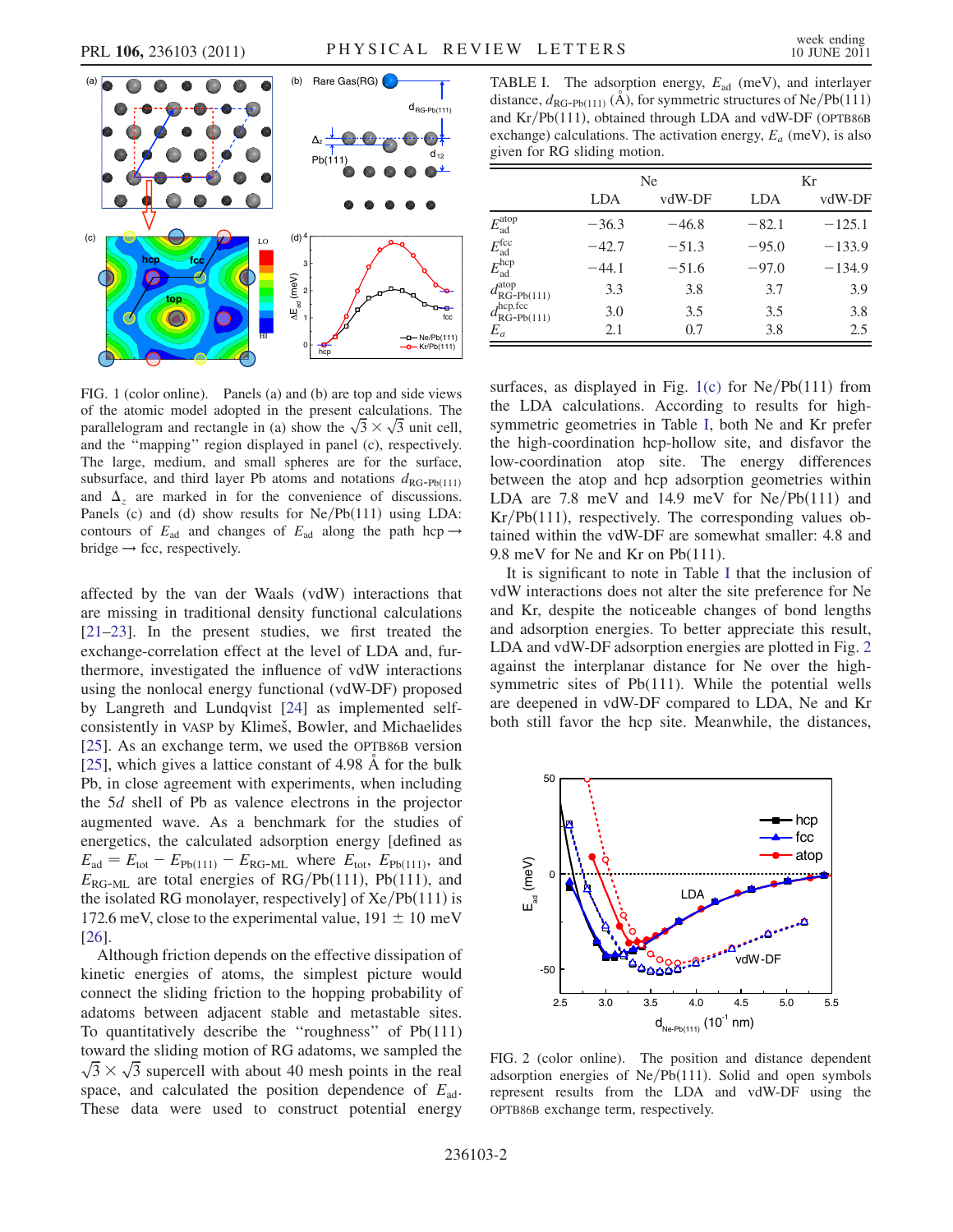$d_{\text{RG-Ph}(111)}$ , expand by  $\sim$  0.2–0.5 Å from the LDA data. The induced relaxations on Pb(111),  $\Delta_z$  in Fig. [1\(b\)](#page-1-0), are smaller than  $0.01$   $\AA$ .

The contours of  $E_{ad}$  in Fig. [1\(c\)](#page-1-0) show that RG atoms slide on Pb(111) along a "zigzag" route as highlighted by the lines, hcp  $\rightarrow$  bridge  $\rightarrow$  fcc  $\rightarrow$  bridge  $\rightarrow$  hcp, under the influence of lateral pushing forces. To appreciate the difference between Ne and Kr, we present their results of  $\Delta E_{\text{ad}} = E_{\text{ad}}^{\text{site}} - E_{\text{ad}}^{\text{hcp}}$  along the path hcp  $\rightarrow$  bridge  $\rightarrow$  fcc in Fig. [1\(d\)](#page-1-0). The activation energies,  $E_a$ , can be directly calculated from the change of  $E_{ad}$  between the ground state and transition state, which occurs over the bridge site for both Ne and Kr adatoms. It is striking to see that values of  $E_a$  are very different: 2.1 (0.7) meV for Ne versus 3.8 (2.5) meV for Kr through LDA (vdW-DF) calculations. Using the Arrhenius equation with  $E_{a,Kr} - E_{a,Ne} =$ 1.7 meV (LDA) or 1.8 meV (vdW-DF) and  $T = 6.5$  K, one can estimate that Kr hopping should be more than 20 times slower than Ne, even without considering the mass effect of Kr on the frequency factor. Obviously, the ''unusual'' difference between the sliding friction properties observed for Ne and Kr on Pb(111) mainly stems from the difference between their  $E_a$  [[12](#page-3-8)].

Now one may ask: "What makes the values of  $E_a$  different for Ne and Kr?'' An important quantity for the understanding of the bonding mechanism is the electron density difference,  $n(r) = n_{\text{RG/Pb}(111)}(r) - n_{\text{Pb}(111)}(r) - n_{\text{RG-ML}}(r)$ , obtained from electron densities of  $RG/Pb(111)$ , Pb(111), and the isolated RG monolayer, respectively. Plots of  $\Delta n(r)$  for Ne/Pb(111) and Kr/Pb(111) in Fig. [3](#page-2-0) show that electrons of RG adatoms obviously polarize toward the substrate, in consistence with previous studies of RG adsorptions on metal surfaces [\[20\]](#page-3-16). The contrasts between Ne and Kr manifest themselves through (1) the magnitude of  $\Delta n(r)$  of Ne/Pb(111) being notably weaker than that of  $Kr/Pb(111)$ , (2) the influence of Kr extending to interior Pb layers, whereas Ne appears to only affect the top Pb

<span id="page-2-0"></span>

FIG. 3 (color online). Electron density differences of (a) Ne and (b) Kr on Pb(111) shown in the  $(11\overline{2})$  plane within the range of  $\pm 8 \times 10^{-5} e/\text{\AA}^3$ . Red (light gray) and blue (dark gray) represent electron accumulation and depletion, respectively. Line profiles in the middle show the planar averages of  $\Delta n(\mathbf{r})$ along the surface normal, with the black line for  $Ne/Pb(111)$  and red (gray) line for  $Kr/Pb(111)$ .

layer. It is more clear from the  $\Delta n(z)$  curves in the middle panel in Fig. [3,](#page-2-0) the planar averages of  $\Delta n(r)$  along the vertical direction, that the amplitude of electron polarization in  $Kr/Pb(111)$  is about 2 times larger than that in  $Ne/Pb(111)$ . The disturbance of Ne fades quickly below the surface Pb layer, in contrast to the oscillating  $\Delta n(z)$  of Kr in this region. While the stronger charge polarization of Kr leads to larger  $E_{ad}$ , the range of disturbance is crucial for the distinction between Kr and Ne in their  $E_a$  as well as  $\Delta E_{\text{ad}}$  between the fcc and hcp sites.

More information can be unraveled from the partial density of states (PDOS) in Fig. [4.](#page-2-1) One may easily see a major dissimilarity between Ne and Kr: the  $p$  states of Ne are located at  $-9.7$  eV whereas those of Kr are located at  $-5.6$  eV. As shown by the shaded regions in Fig. [4\(a\),](#page-2-2) Pb has a large band gap between its  $s$  and  $p$  states above  $-6.5$  eV. Ne p states overlap with Pb s states in energy and they have a weak hybridization in the energy range between  $-10.2$  eV and  $-8.2$  eV. The Kr p states, on the other hand, are located right in the Pb band gap and thus the Kr-Pb hybridization is weak. The topmost Pb atoms are slightly affected by RG adatoms, as demonstrated by curves of  $\triangle DOS$  in Fig. [4\(b\)](#page-2-2) ( $\triangle DOS$  $DOS_{Pb \text{ in } RG/Pb(111)} - DOS_{Pb \text{ in } Pb(111)}$ . Some Pb s states

<span id="page-2-1"></span>

<span id="page-2-2"></span>FIG. 4 (color online). (a) PDOS around Ne (solid line) and Kr (dashed line) on Pb(111); the inset displays the induced  $p$  states of Ne and Kr around the  $E_F$ ; the blue (dark gray) and light gray shaded regions give the  $s$  and  $p$  states of around the Pb atoms. (b) The RG-induced change in PDOS of the topmost Pb atom; the insets show contributions from different  $s$  and  $p$  partial waves around the Pb surface atom at  $-9.7$  eV in Ne/Pb $(111)$ and at  $-5.6$  eV in Kr/Pb $(111)$ , respectively. The vertical lines indicate the position of the Fermi level.